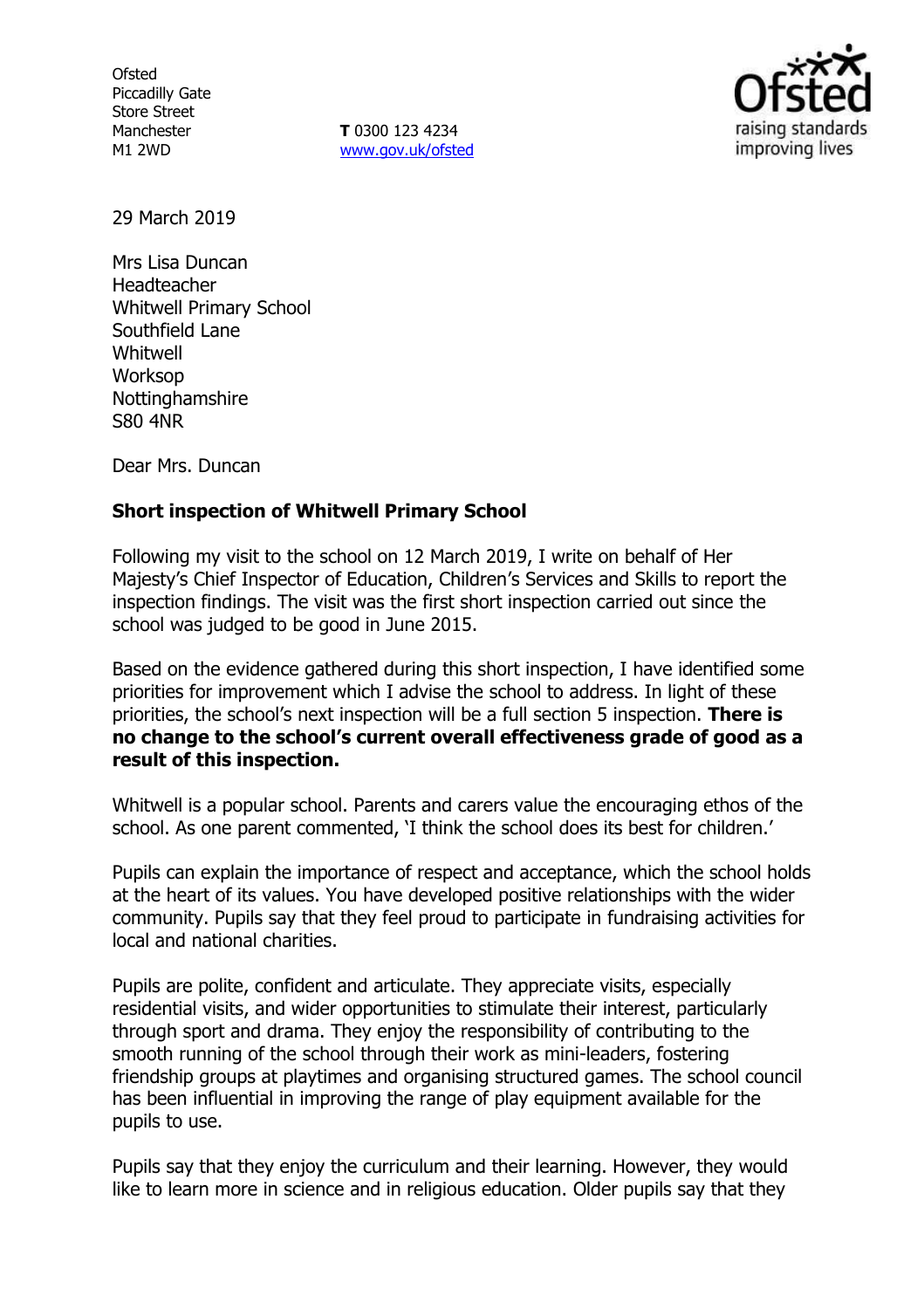

relish the challenges teachers set for them but on occasions they find the work too easy. Some pupils expressed concern at low-level disruption in some classes. When the expectations of teachers are high, pupils respond positively.

You have an enthusiastic and committed staff and you work closely with your team of senior and middle leaders to continue to improve the school. You are developing your staff and leadership team through professional development. You share good practice and training opportunities with local schools.

You have identified priorities for improvement and the senior and middle leaders collect information to check the progress of most groups of pupils. However, leaders do not exercise the necessary skills to ensure that they can use a range of evidence to assess the quality of teaching and learning accurately. As a consequence, there are inconsistencies in the quality of teaching.

Initiatives relating to mathematics and reading are underdeveloped and are not equally effective across the school. The systems of assessment, appropriate staff development and accountability for pupils' progress lack clarity and cohesion. Progress in reading and in mathematics, by the end of key stage 2, was in the bottom 20% of schools in 2016 and 2018.

Governors bring a range of experiences to their roles. The governing body has ensured that governors are well trained and receive professional development. They are knowledgeable about the school's priorities. However, your current evaluation of the school's work does not fully reflect where improvements to teaching still need to be made and the governing body cannot form a reliable picture of whether targets are likely to be achieved.

During the tour of the school, part of which we conducted together, it was noted that tasks did not always match the ability of different pupils and provide sufficient challenge for some groups of pupils.

## **Safeguarding is effective.**

You have ensured that all safeguarding arrangements are fit for purpose. The school's business officer ensures that all checks on staff, volunteers and visitors meet statutory requirements. Your record-keeping is well organised and records are kept securely. Policies are reviewed and updated regularly. Systems for recruitment are rigorous. Senior leaders ensure that appropriate checks are carried out when appointing new members of staff.

There is a strong culture of safeguarding, where all staff know their roles and responsibilities. Staff and governors are well trained. Your records show that you respond to any concerns swiftly and have an understanding of the procedures for referring pupils to other agencies when appropriate.

Pupils feel safe and receive regular reminders about keeping safe online. Parents spoken to, and most of those who completed Ofsted's online questionnaire, Parent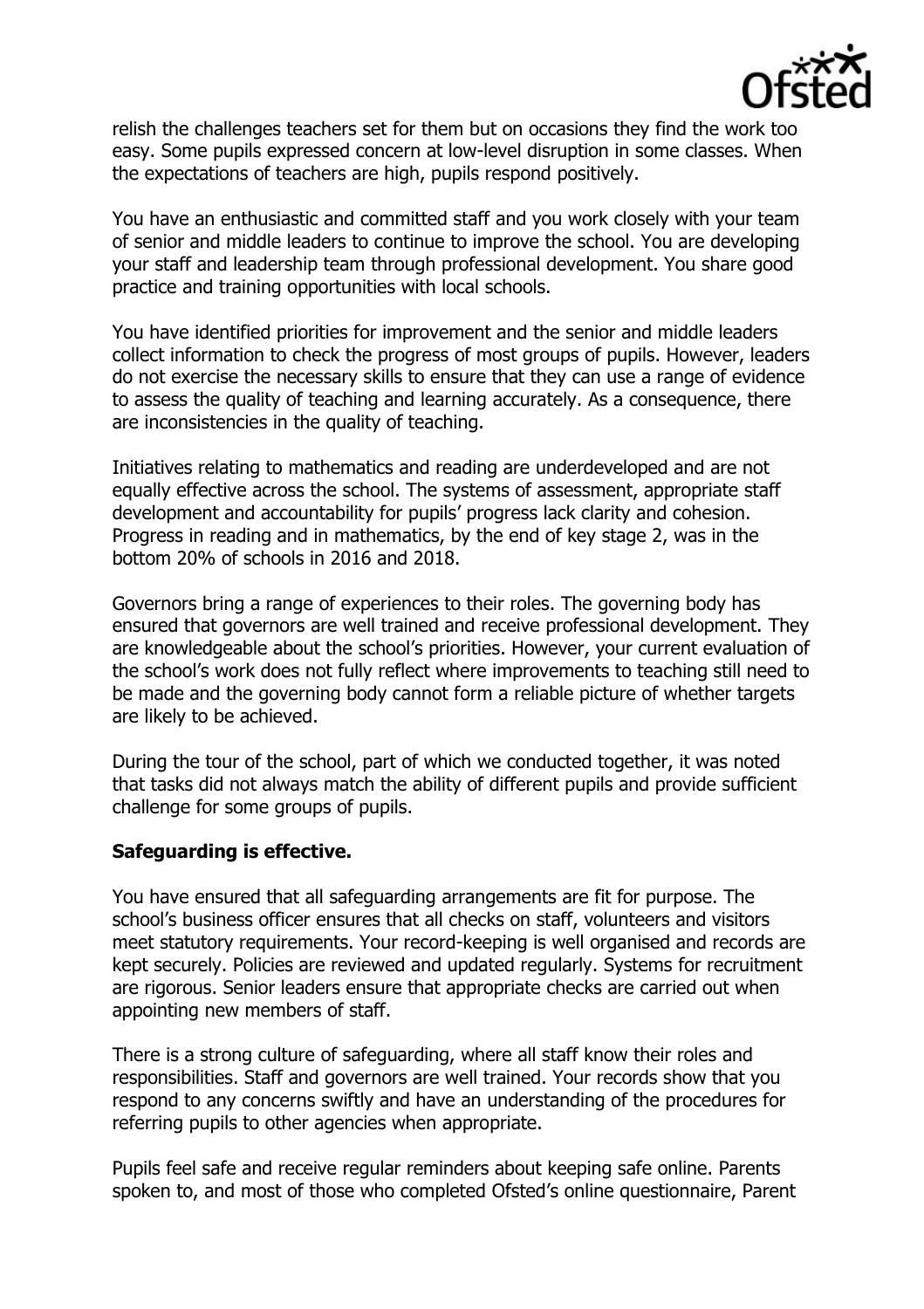

View, agreed that their children are happy at school and feel secure. Pupils understand the forms that bullying can take and say that, while it is rare, staff would help them if they were worried. One pupil said, 'Where there are issues – the odd, silly thing – they are dealt with effectively.' However, they did express their concerns that poor behaviour in some lessons affects their learning.

# **Inspection findings**

- Children enter Reception with skills that are broadly typical for their age. The proportion of children who achieve a good level of development at the end of the Reception Year is higher than the national average. The proportion of pupils who achieve the expected standard in reading and writing at the end of Year 2 is above the national average. The proportion who achieve at greater depth in reading, writing and mathematics at the end of Year 2 is above the national average. However, published data shows that progress in reading and in mathematics at the end of Year 6 is lower than in most schools.
- Too few middle and higher-achieving pupils make the progress of which they are capable in reading and in mathematics. Assessment is not being used well enough to identify pupils' knowledge and gaps in their knowledge to ensure that work is appropriately set. Pupils who have the capacity to reach the expected or higher standard are not being given the opportunity to practise and develop their skills in mathematics and reading sufficiently.
- In reading, pupils' books showed an emerging approach to teaching reading for meaning. Older pupils were practising skills of retrieving literal information, annotating texts and making improvements to an extract text by changing isolated words. Inconsistencies in teaching, coupled with low expectations of some groups of pupils, resulted in a proportion of the work set not being well matched to the capabilities of the pupils. The use of extracts over time is limiting higher-order thinking and progress for a proportion of pupils is slow.
- I visited a phonics lesson in Reception. You have recently introduced a new programme to help adults deliver phonics in a consistent way across the early years foundation stage and key stage 1. This is showing positive results, with a large majority of pupils making swift progress. In key stage 2, some pupils make good use of what they have learned when they read unfamiliar words in a text.
- A reading initiative is being developed across the school. Books are more effectively matched to the skills of the reader. The choice of reading books has been extended and there is evidence of reading being regularly monitored. This is at an early stage and the impact on pupils' progress in comprehension is not fully evaluated. Pupils say that they enjoy reading.
- As part of improving mathematics teaching, you have been integrating systems for a whole-school approach. This is yet to be fully embedded and its impact measured. Pupils' books showed an inconsistency in teachers' expectations of pupils. An over-reliance on generic questions limited opportunities for teaching to be effective and for the higher-achieving groups to make the rate of progress of which they are capable.
- Not all teachers in key stage 2 discuss pupils' thinking with them well enough.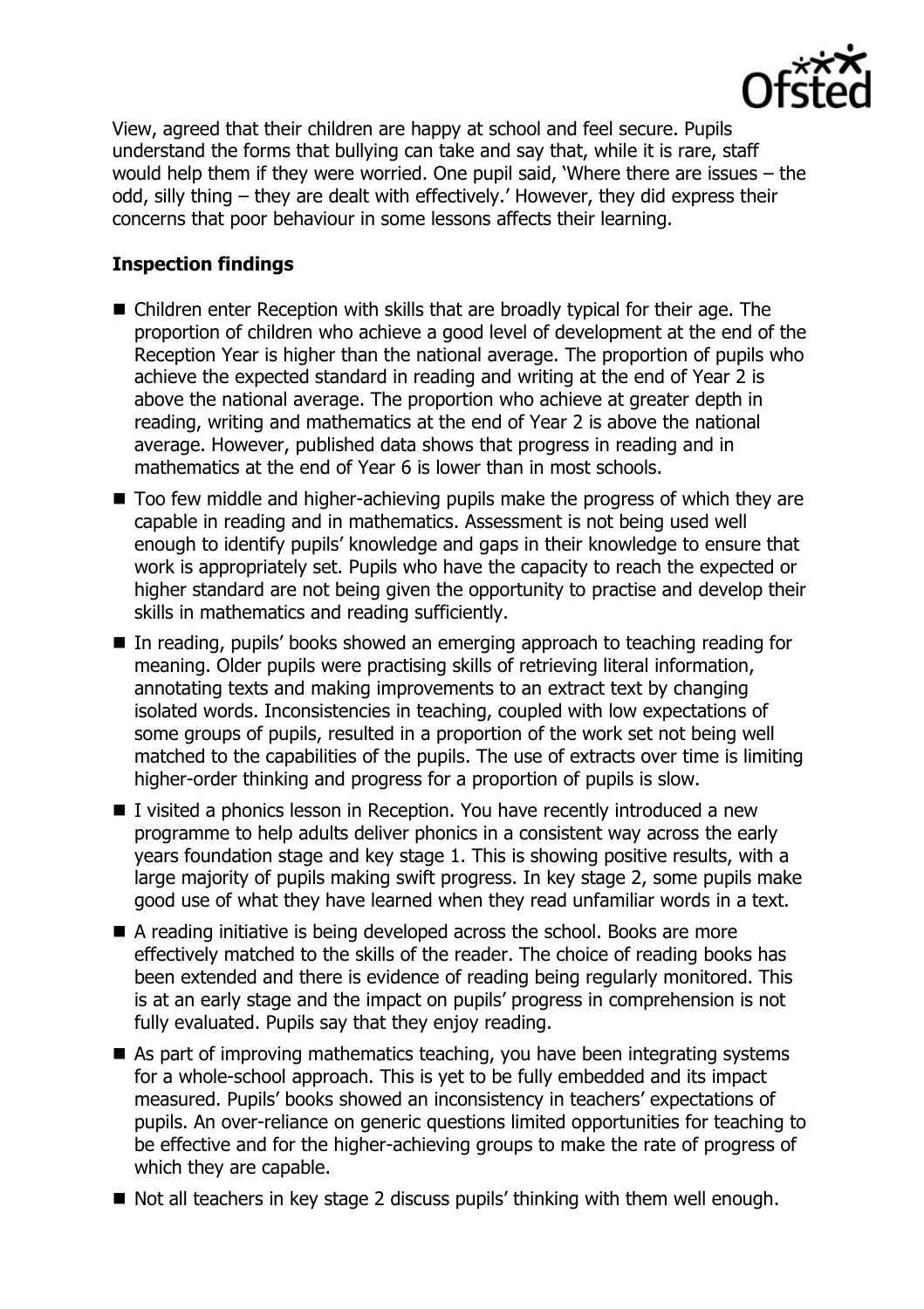

There are limited opportunities for pupils to explore and express their reasoning in an age-appropriate and logical manner. Pupils' skills in understanding questions, reasoning and applying their mathematical understanding to solving problems are underdeveloped. Books show that the more able pupils make slow progress because they sometimes have to complete work that is too easy for them before they move on to tasks that challenge their thinking.

- Where lessons are not planned effectively, some pupils lose interest and behave in a way that interrupts the learning of others. This is not always dealt with effectively.
- Discussions with subject leaders highlighted that they need more time to further develop their skills to use information from their monitoring activities effectively. The school is developing its assessment system to ensure that it provides relevant progress information for teachers and leaders. This, alongside monitoring activities, should enable leaders to have a comprehensive view of progress across the school for all pupil groups.
- **Pupils'** attendance has been close to or below the national average for the past three years, with persistent absence above the national average for the past three years. Currently, there is a 1% increase in absence and a 4% increase in persistent absence compared with the end point in 2018. Leaders and governors are tackling this robustly but some parents keep their children away from school for extended periods with little good reason. Leaders understand that constant vigilance is required to ensure that pupils' attendance improves.

## **Next steps for the school**

Leaders and those responsible for governance should ensure that:

- $\blacksquare$  subject leaders develop their skills further so that they can improve the quality of teaching and outcomes in their areas of responsibility
- $\blacksquare$  they ensure that teachers adapt learning tasks consistently so that a high proportion of all pupils make faster progress in reading and mathematics in key stage 2
- $\blacksquare$  the behaviour of some pupils that interrupts learning is dealt with quickly and effectively
- $\blacksquare$  they continue to work with parents and enlist their support in improving pupils' attendance.